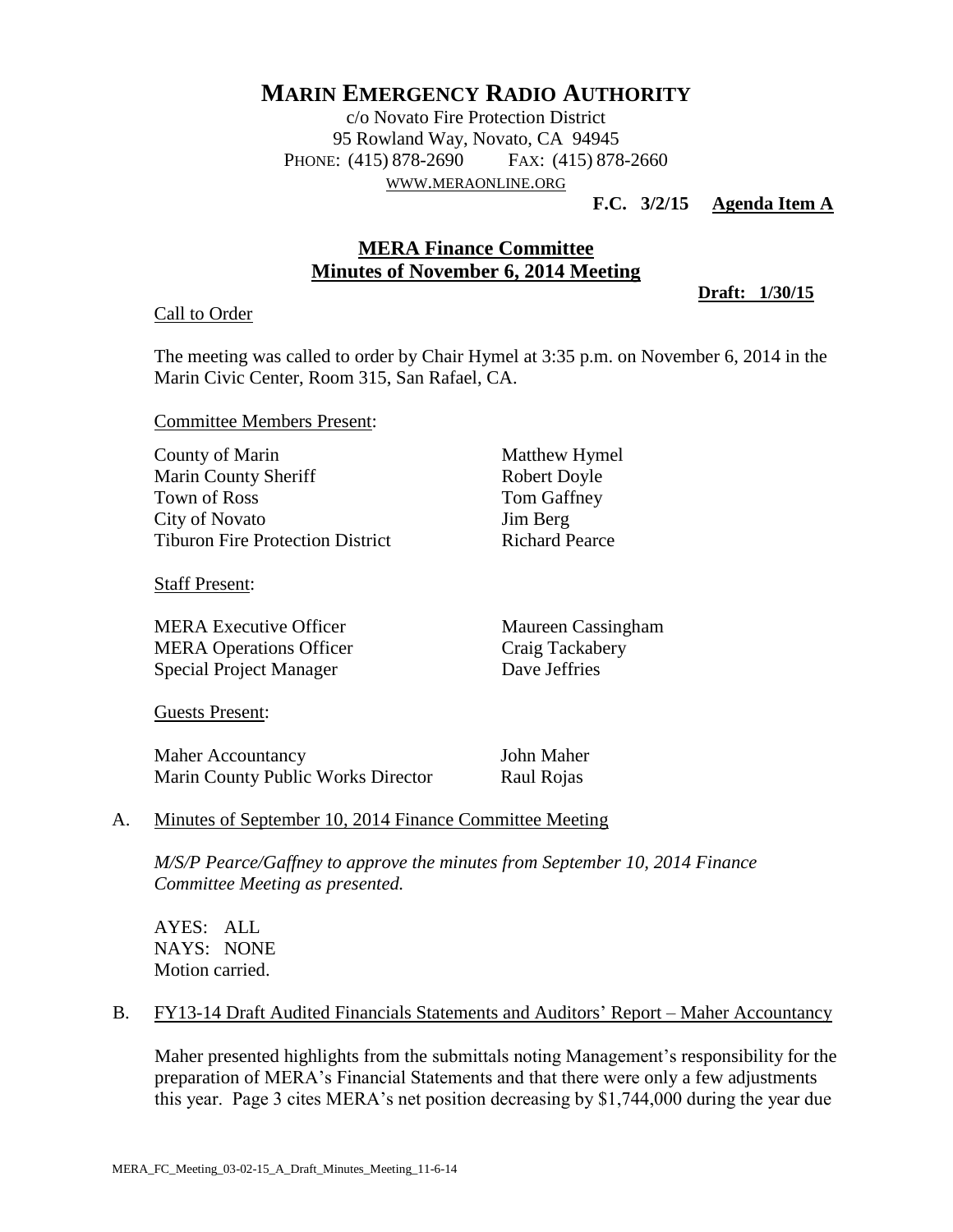MERA Finance Committee Minutes of November 6, 2014, Meeting Page 2

> to faster depreciation of capital assets based on changed assumptions of useful life until 2018. Gaffney said the System's Towers have the longest useful life, but recognized they do not represent much money over 20 years. Pearce acknowledged that we knew expediting System depreciation would affect us negatively. Maher said, in essence, assets are depreciating faster than debt is being paid down.

Maher said budgetary comparisons on Page 3 denote positive fund variances. Page 24 provides additional detail on Replacement Fund activity where we budgeted to spend more but didn't. He called attention to the increase in expenses associated with public education and outreach, cited on Page 5. After some discussion of Page 6, "The Future of the Authority," it was agreed to add "If the measure is not successful, an alternative funding plan will be developed".

Maher reviewed Page 7 noting the \$14M in remaining Authority debt and \$11.5 in assets. Page 8 is the Operating Recap. He also recommended removal of an obsolete accounting standard reference from the Summary of Significant Accounting Policies that he had identified.

*M/S/P Gaffney/Berg to recommend Executive Board recommendation of Governing Board acceptance of the FY13-14 Draft Audited Financial Statements and Auditors' Report with the addition of the sentence to "Future of the Authority" and deletion of the obsolete accounting reference in "Summary of Significant Accounting Policies".*

AYES: ALL NAYS: NONE ABSTENTIONS: NONE Motion carried.

- C. Discussion of Recommendations to Executive and Governing Boards Next Gen System Implementation
	- 1) Initial Project Implementation Schedule, Cash Flow, Bond Financing Plan and Member Apportionment Formula
		- a) Implementation Schedule
		- b) FY2014/15 Next Generation System Project Cash Flow Needs Forecast (Tackabery)
		- c) Bond Financing Plan
		- d) Member Apportionment Formula
	- 2) Policy for Gen III Replacement Reserve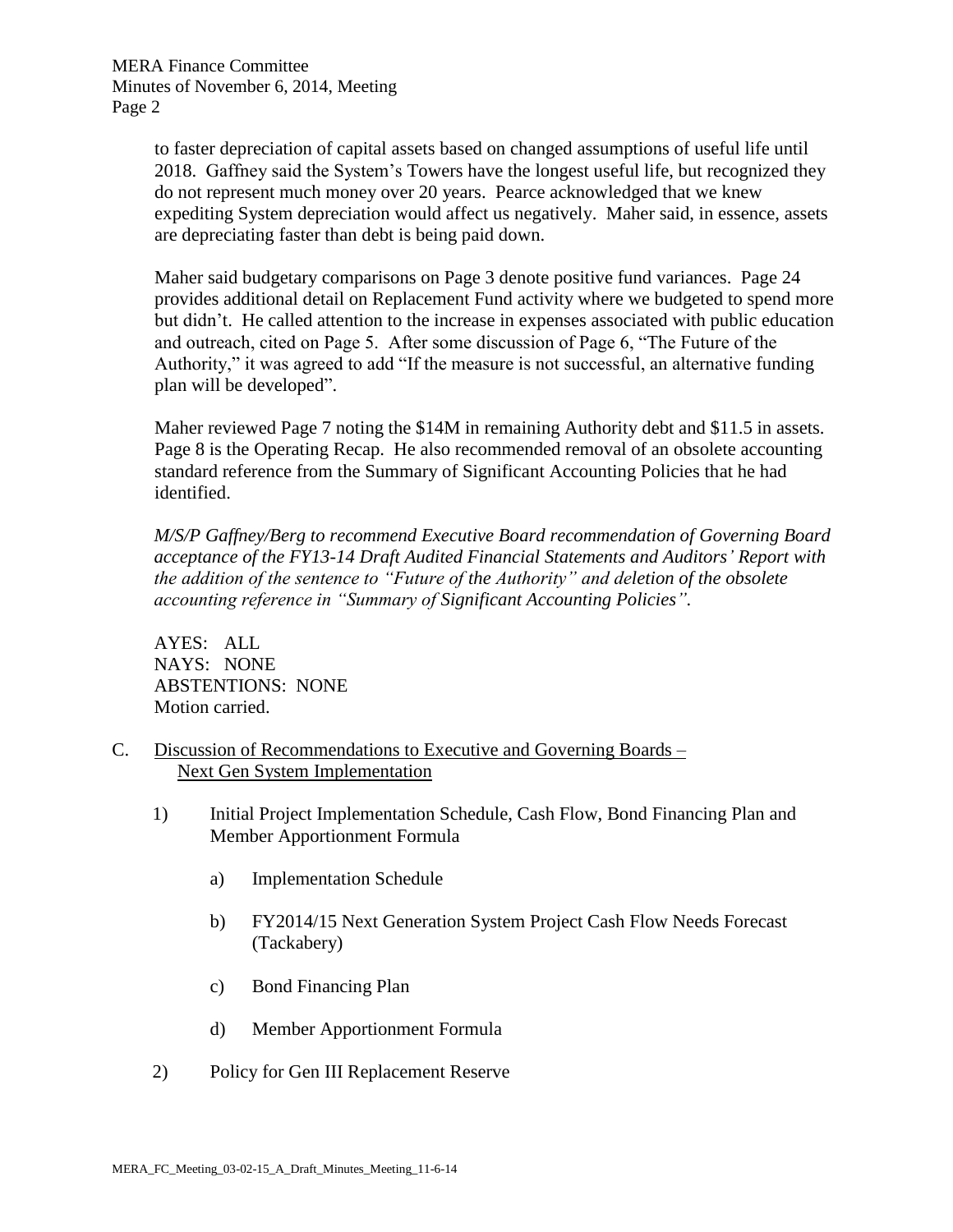- 3) System Upgrade Agreement (SUA) for Gen II System
- 4) Appointment of New Standing Committee for Project Oversight
- 5) Review of MERA Contract Staffing for Next Gen Project by Executive Officer Work Plan Committee
- 6) Contract and Budget for RFP Development and Other Initial Next Gen Project Services
- 7) Development of Policy Regarding New Members and Non-Member and Mutual-Aid MERA System Users

Committee Members briefly discussed the status of the vote count for Measure A. It was agreed MERA had done its best to inform the public about what we do and the need for the Next Gen System.

Hymel began the discussion of the Plan B Financing for Next Gen System implementation using member agency contributions. Since we are in the middle of the fiscal year, how do we keep the Project going without disrupting member budgets? Project cash flow needs for the rest of FY14-15 must be addressed. Gaffney said a combination of pay as you go and some debt may be needed. He recommended as little borrowing as possible plus refunding the 2007 New Project Note by wrapping it around existing bonds. Pay as you go would be ideal. Cassingham summarized estimated Reserves Balances as of 6-30-15: Fund 32 is \$163,000, Fund 36 is \$460,000 and Fund 70037 is \$505,000 for a total of \$1.1M. She said Tackabery estimated \$300,000 is needed in this fiscal year to mobilize the Project. In response to Berg, Tackabery said this would cover frequency coordination, environmental compliance, legal, planning, permitting, staffing and contingency. Gaffney asked how much it would cost to get us to vendor selection. Tackabery said this amount has not been estimated. Rojas said the plan is to issue an RFP to identify a consultant by December or January to work with the vendor RFP. The RFP is under development. Hymel, in response to Berg, said staff has been asked by the Governing Board to be prepared to proceed with the Project after the election. Tackabery said we have an RFP for the Project to work from 4 years ago that can be updated. Gaffney said we need to fund Phase I of the Project in this fiscal year and fund Phase II the following year at an unknown cost.

Pearce said we need to follow the proper steps in all we do and learn from Gen I experiences. Hymel said whether the Measure passes or not, we need to follow the same steps such as funding the startup costs and next phases. Gaffney said with the parcel tax, ideally we would not need to sell bonds until the second year.

Hymel clarified without the tax, we would need \$3.6M from members starting FY15-16 for 20 years. He added that we had discussed Plan B which would fund initial costs with Reserves through June 30, finance with interest only initially to lessen members burden and finance with principle and interest thereafter. This would still represent an 80% increase in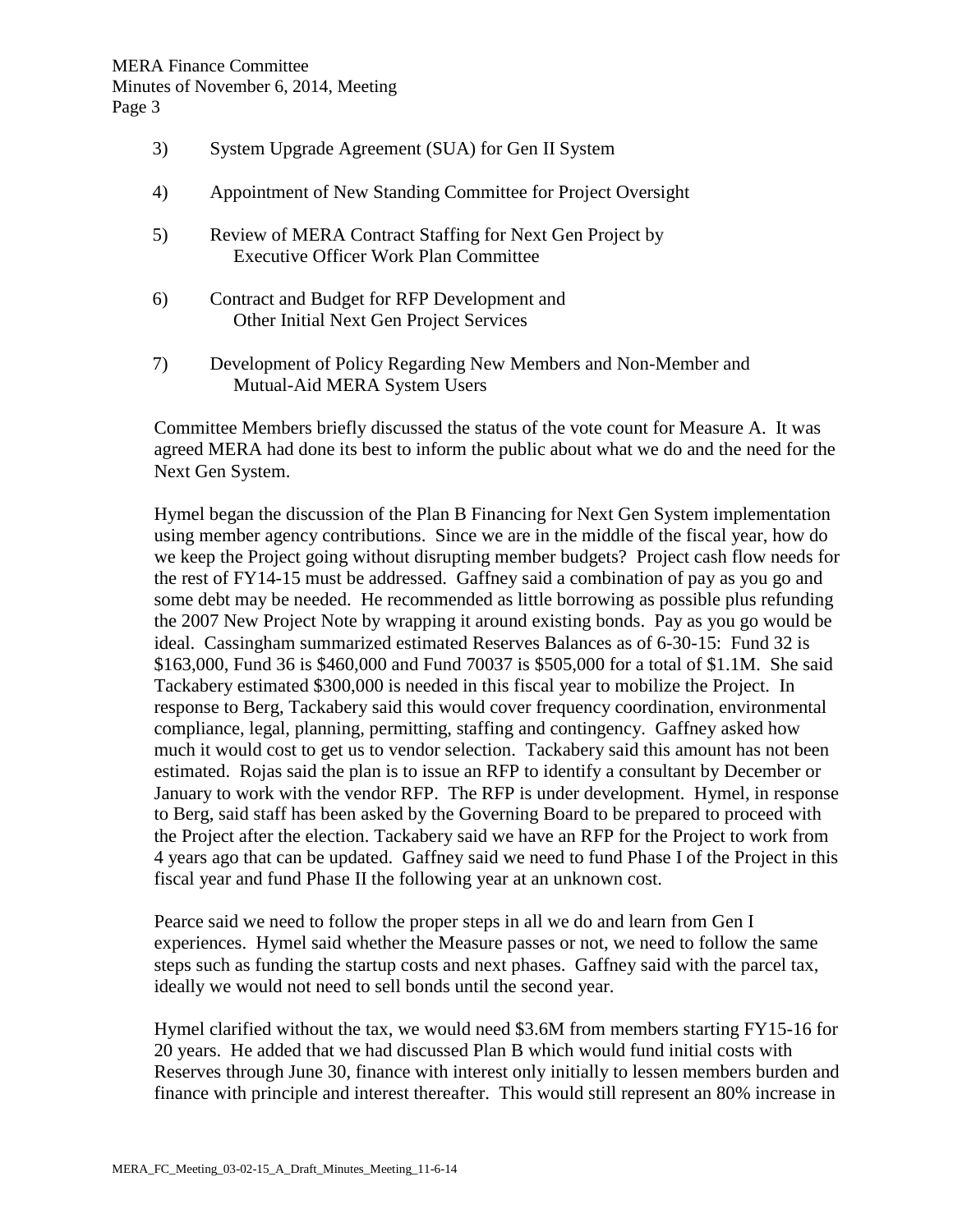MERA Finance Committee Minutes of November 6, 2014, Meeting Page 4

> member costs in FY15-16. The Committee needs to present a fiscal plan to the Governing Board in December for the rest of this fiscal year and to help them begin planning for their costs starting in FY15-16.

> Jeffries said based on the Consultant RFP timeline, it sounds like the development of the vendor RFP will be pushed out beyond March which was our initial timeline for it. Gaffney said, beyond reserves, we could do a 5-year bank loan to produce cash flow for the next phases. Hymel responded that Members need to be brought into the financing in FY15-16 given current favorable interest rates, to generate an additional \$3.6M annually for the Project. Pearce said we might consider restructuring Project costs to pay for the radios later or have each agency be responsible for their own radios and have MERA finance the backbone. Berg and Gaffney said what was appealing to the Members about the Project is that it would include their radio costs. Jeffries added that MERA issuing radios moves away from the potential of sharing radios which could lead to over-usage. Pearce said the AECOM timeline should be updated and followed since we have been citing it.

> Rojas said the vendor selection timeline would only have been achievable by starting the vendor RFP sooner. Jeffries noted, Bill Romsburg wrote the original system RFP to guide us through the vendor selection process. Rojas said bringing aboard a vendor RFP consultant during the Holidays in hopes of issuing a vendor RFP in March is an unlikely expectation which he wanted to clarify. Hymel said DPW should clarify Project milestones for the Executive and Governing Boards by updating the AECOM implementation schedule. He added that Tackabery and Gaffney needed to confirm cash flow through this fiscal year. Pearce said this needs to be accurate. Rojas asked for a clear schedule to issue the RFP. Hymel clarified that Governing Board action on December 10 would set the schedule going forward.

> Berg confirmed the Committee agreed we need a consultant's expertise to draft the vendor RFP. Jeffries said Romsburg is working with the County now on the CAD project and he knows us, as does AECOM. Tackabery also suggested Federal Engineering that developed the last vendor RFP. Rojas said while it was good to consider past resources, it was good to consider others.

> Hymel summarized the Committee's goals to use Reserves to fund Project cash flow in this fiscal year, the start date based on Governing Board approval, and that Plan B would be implemented in FY15-16, preceded by sharing each Member's costs ahead of the fiscal year. He asked if the Committee would consider Project funding modifications like excluding radios which would allow Members to plan ahead to fund their own radios. Berg said Members would need to know their agency costs. This would allow them to seek funding for radios through local measures while keeping them on the System. Gaffney said this is not how we envisioned the Project with varying ways of dealing with its costs. Jeffries said this may open discussion of the Lando Formula which was a compromise years ago. Cassingham added, per the JPA Agreement, this Formula applies to the original backbone and operating costs and would need to be clarified by Governing Board action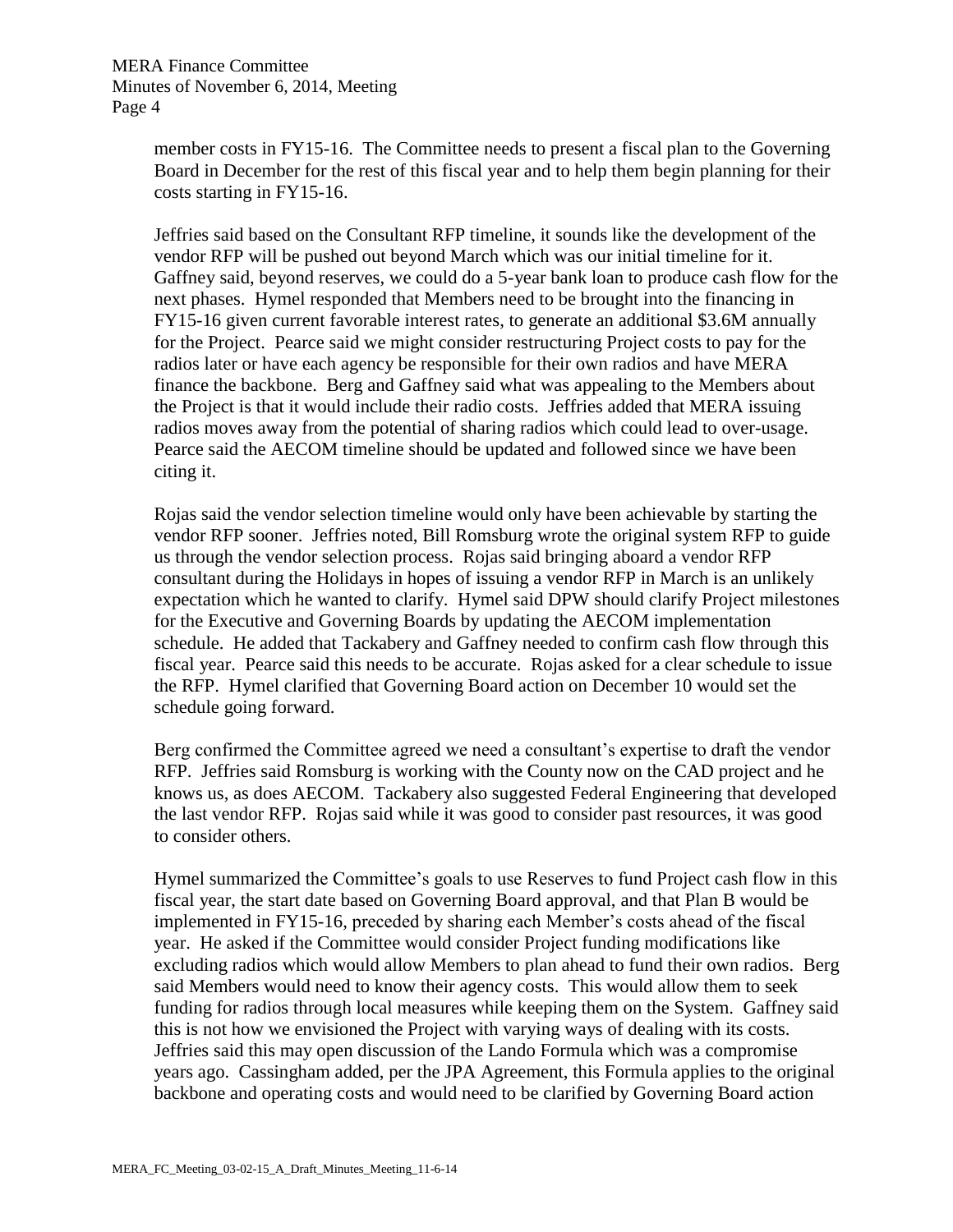that it would apply to Next Gen System cost apportionment. Hymel said focusing on Plan B should be the focus and adding discussion of the Formula would add huge complexity. Gaffney said we need to be clear when we need to sign a contract with a vendor because we will need a bond issue in place to pay for it. Hymel said it is clear we would not award the vendor contract in this fiscal year. If this occurs in Fall 2015, we must have Member support to finance bonds. Cassingham said the Governing Board would have to authorize proceeding with developing the Plan B Financing Plan in December. Jeffries said the Governing Board would also have to authorize the Executive Board to proceed with the Consulting Services RFP for vendor RFP development.

Cassingham said a change in Bylaws is proposed to provide for regular monthly Governing Board meetings to advance Next Gen System implementation as approvals are needed. Hymel clarified that the Governing Board in December would be presented with Plan B absent the Parcel Tax, asked to approve an RFP for consultant services to develop a vendor RFP funded by Reserves, request Members to consult with their respective Boards about approving public financing pledge resolutions by May 2015 to pay for Next Gen Project funding beginning in FY15-16 and awarding a vendor contract by end of Summer 2015. Jeffries said all 25 pledge resolutions to cover debt service for the next 20 years would be needed before vendor selection. Rojas said the consultant would be an industry expert familiar with the vendors and able to fine tune the current Project cost estimate.

Gaffney said we will need Bond Counsel to advise us on the Member agency documentation to commit to their share of the public financing. Cassingham said this would include acceptance of the property tax intercept included with the original bonds. Hymel said we will need to represent the estimated individual Member agencies' share of the \$3.6M annual cost. Pearce, in response to Jeffries, said the additional sites must remain part of the Project as represented to the members over the last two years. He recognized that the 4 recommended sites will cost \$2M-\$4M per site but were critical to improved system coverage.

Gaffney clarified that bonds are typically sold on the day the vendor contract is awarded. He supported building in refunding of current Debt Service and Note. Hymel clarified with Gaffney his volunteer Financial Advisor status and his past assistance facilitating underwriter selection. Berg said we may need to revisit the Project budget as a way of reducing costs. Pearce said we should revisit radio costs before additional sites due to longstanding coverage issues. Gaffney responded that if we cut the Project budget due to Plan B, this could stop Member support of the Project. We should stick with the scope as approved. Tackabery added that any re-scoping could delay the Project by at least a year. He also said Nancy Whelan at Marin County Transit should be updated on all this as she is new to the Project.

It was agreed that a Gen III Replacement Reserve without a parcel tax not be considered, that the current Project Oversight Committee be continued with a revised scope to oversee Next Gen System implementation, that the SUA be included as an option in the vendor